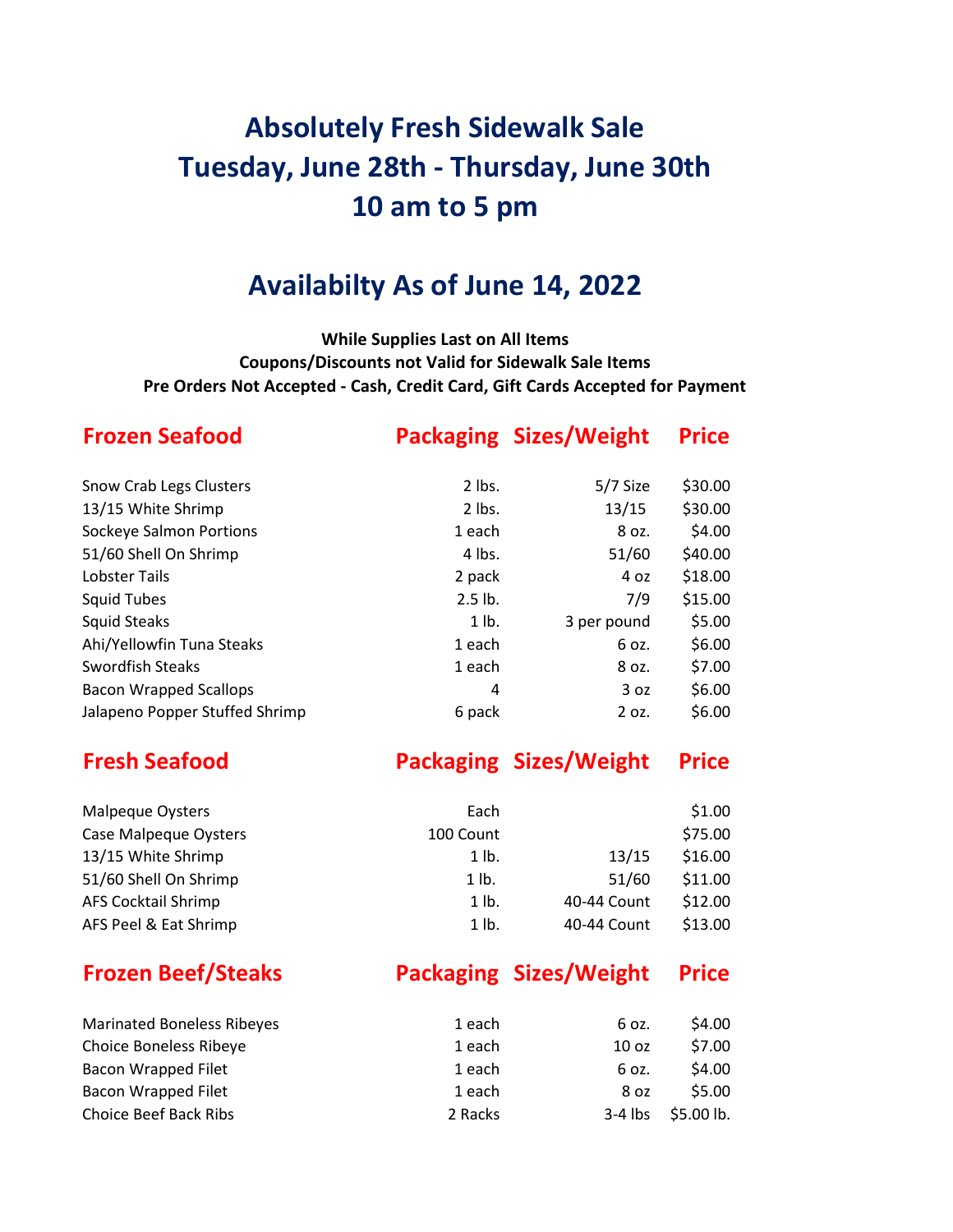| <b>Frozen Beef/Steaks</b><br><b>Prime Sirloin Steaks</b><br><b>Choice Tomahawk Ribeye</b> | 1 each<br>1 | <b>Packaging Sizes/Weight</b><br>8 <sub>oz</sub><br>42 oz | <b>Price</b><br>\$8.00<br>\$36.00 |
|-------------------------------------------------------------------------------------------|-------------|-----------------------------------------------------------|-----------------------------------|
| <b>Frozen Burgers</b>                                                                     |             | <b>Packaging Sizes/Weight</b>                             | <b>Price</b>                      |
| 80/20 Steakburgers                                                                        | 5           | 8 oz                                                      | \$16.00                           |
| 80/20 Slider Burgers                                                                      | 6           | 3 oz                                                      | \$5.00                            |
| 8/20 Smashburgers                                                                         | 4           | 7 oz                                                      | \$5.00                            |
| <b>Turkey Burgers</b>                                                                     | 2           | 5.3 oz                                                    | \$3.00                            |
| <b>Buffalo Burgers</b>                                                                    | 6           | 5.3 oz                                                    | \$20.00                           |
| <b>Frozen Hot Dogs/Sausages</b>                                                           |             | <b>Packaging Sizes/Weight</b>                             | <b>Price</b>                      |
| All Beef Footlong Dogs                                                                    | 2           | 8 oz. Dogs                                                | \$5.50                            |
| Smoked Jalapeno Cheddar Brat                                                              | $2.5$ lb.   | 10 Brats                                                  | \$15.00                           |
| <b>Smoked Polish Dogs</b>                                                                 | $2.5$ lb.   | 10 Dogs                                                   | \$15.00                           |
| 6" All Beef Hot Dogs                                                                      | 2 lb.       | 8 - 4oz Dogs                                              | \$8.00                            |
| Mild Italian Sausage                                                                      | 6 sausages  | 4 oz                                                      | \$5.00                            |
| <b>Frozen Chicken</b>                                                                     |             | <b>Packaging Sizes/Weight</b>                             | <b>Price</b>                      |
| Jumbo Smoked Chicken Wings                                                                | $1$ lb.     | 6/7 Wings                                                 | \$5.00                            |
| Cut Up Whole Fryer/Griller Chickens                                                       |             |                                                           |                                   |
| 2 Breasts, 2 Legs, 2 Thighs, 2 Wings                                                      | $2.75$ lb.  | 8 pieces                                                  | \$6.00                            |
| Cowboy Chicken Grillers                                                                   | 1 each      | 6 oz.                                                     | \$4.50                            |
| <b>Cheese Chicken Grillers</b>                                                            | 1 each      | 6 oz.                                                     | \$4.50                            |
| Bacon/Cheddar Chicken Griller                                                             | 1 each      | 6 oz                                                      | \$4.50                            |
|                                                                                           |             |                                                           |                                   |
| <b>Frozen Pork</b>                                                                        |             | <b>Packaging Sizes/Weight</b>                             | <b>Price</b>                      |
| <b>Marinated Pork Chops</b>                                                               | 1 Each      | 4 oz.                                                     | \$3.00                            |
| <b>Farm Fresh Produce</b>                                                                 |             | <b>Packaging Sizes/Weight</b>                             | <b>Price</b>                      |
| Sweet Corn                                                                                |             |                                                           | <b>TBA</b>                        |
| <b>Beefsteak Tomatoes</b>                                                                 |             |                                                           | <b>TBA</b>                        |
| Garlic                                                                                    |             |                                                           | <b>TBA</b>                        |
| Cucumbers                                                                                 |             |                                                           | <b>TBA</b>                        |
| Zucchini                                                                                  |             |                                                           | <b>TBA</b>                        |
| Peaches                                                                                   |             |                                                           | <b>TBA</b>                        |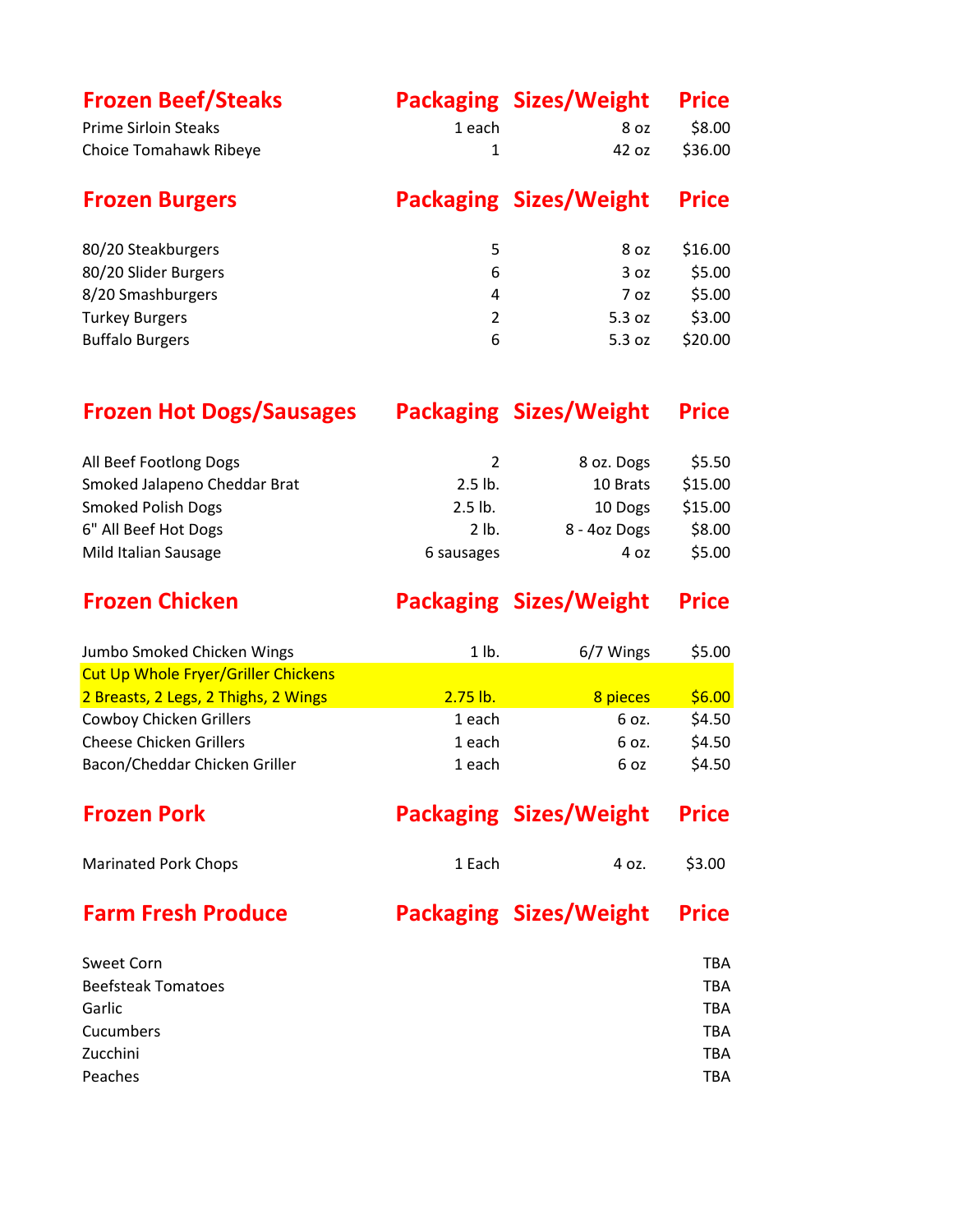| <b>Beer</b>                   |               | <b>Packaging Sizes/Weight</b> | <b>Price</b> |
|-------------------------------|---------------|-------------------------------|--------------|
| <b>Budweiser Freedom Cans</b> | 12 pack       | 12 oz.                        | \$9.00       |
| Kinkaider Son of The Beast    | 4 pack        | 12 oz.                        | \$7.00       |
| Grain Belt                    | 6 pack        | 16 oz.                        | \$8.00       |
| Ruthie                        | 6 pack        | 12 oz.                        | \$10.00      |
| <b>Pre Mixed Cocktails</b>    |               | <b>Packaging Sizes/Weight</b> | <b>Price</b> |
| On the Rocks                  | 1 bottle      | 200 ml                        | \$5.00       |
| Hueblein                      | 1 bottle      | 200 ml                        | \$5.00       |
| Cutwater                      | 1 can         | 12 oz                         | \$3.00       |
| Western Son                   | 1 bottle      | 200 ml                        | \$2.00       |
| <b>Bols Cocktail Tubes</b>    | 1 bottle      | 200ml                         | \$6.00       |
| <b>Pickle Shots</b>           | 1 Shooter     | 50 ml                         | \$1.25       |
| Naturdays Lemonade Shooters   | 2 shooter     | 50 ml                         | \$3.00       |
| <b>Wine</b>                   |               | <b>Packaging Sizes/Weight</b> | <b>Price</b> |
| Flat Rock Chardonnay          | 1 bottle      | 750 ml                        | \$8.00       |
| Flat Rock Chardonnay          | 1 Case        | 12 - 750 ml                   | \$80.00      |
| Vino Rosso                    | 1 bottle      | 750 ml                        | \$6.00       |
| Vino Rosso                    | 1 Case        | 12 - 750 ml                   | \$60.00      |
| <b>Other Misc Wines</b>       | 1 bottle      | 750 ml                        | Variable     |
| <b>Liquor</b>                 |               | <b>Packaging Sizes/Weight</b> | <b>Price</b> |
| Coopers Chase Vodka           | 1 bottle      | 1 Liter                       | \$12.00      |
| Very Old Barton Whiskey       | 1 Bottle      | 750 ml                        | \$12.00      |
| Don Q Cristal Rum             | 1 bottle      | 750 ml                        | \$14.00      |
| Other Misc Liquors            | 1 bottle      | Variable                      | Variable     |
| <b>Sauces</b>                 |               | <b>Packaging Sizes/Weight</b> | <b>Price</b> |
| Dukes Mayonaise               | 1 Jar         | 32 oz                         | \$9.00       |
| <b>Dukes Flavored Mayos</b>   | 1 Squeeze Bot | 14 oz                         | \$7.00       |
| Cajun Power Sauces            | 1 bottle      | <b>Assorted Sizes</b>         | Variable     |
| <b>Generals Hot Sauces</b>    | 1 bottle      | 6 oz.                         | \$10.00      |
| <b>Other Assorted Sauces</b>  |               |                               | Variable     |
| House Recipie Ketchup         | 1 bottle      | 20 oz                         | \$1.75       |
| House Recipie Mustard         | 1 bottle      | 8 oz                          | \$2.25       |
| <b>AFS Cocktail Sauce</b>     | 1 container   | 6 oz.                         | \$2.00       |